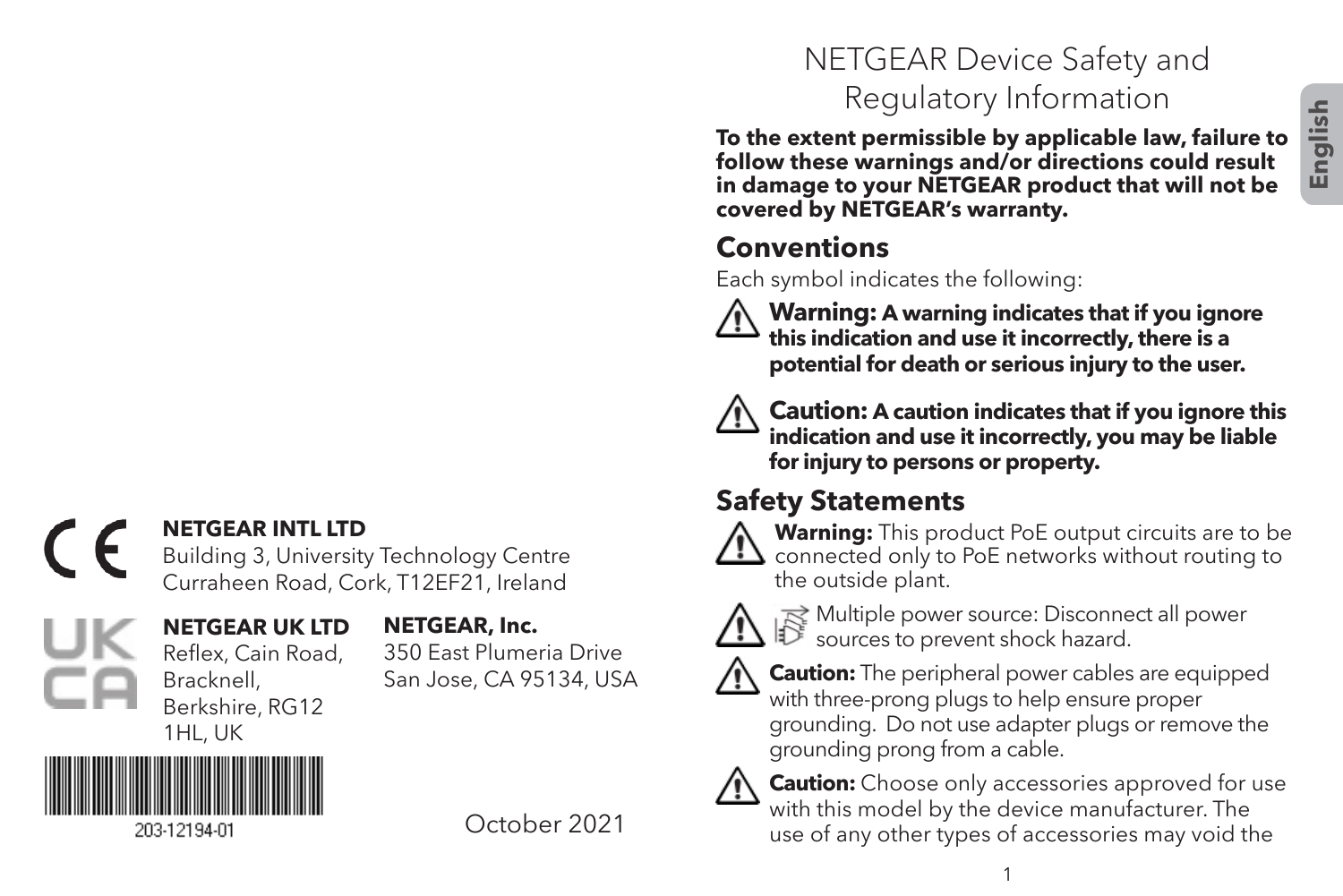warranty, may violate local regulations and laws, and may be dangerous. Please contact your retailer for information about the availability of approved accessories in your area.



 **Caution:** If the power cable is damaged (for example, the cord is exposed or broken), the plug loosens or if your power adapter has been exposed to water, other liquids, or excessive moisture, stop using it immediately. Continued use may lead to electric shocks, short circuits, or fire.



 **Caution:** The equipment should only be connected to a socket outlet that is near the equipment and easily accessible.

## **Disposal of Waste Batteries and Electrical & Electronic Equipment**



This symbol on the product or its batteries or its packaging means that this product and any batteries it contains must not be disposed of with your household waste. Instead, it is your responsibility to hand this over to an applicable collection point for the recycling of

batteries and electrical and electronic equipment. This separate collection and recycling will help to conserve natural resources and prevent potential negative consequences for human health and the environment due to the possible presence of hazardous substances in batteries and electrical and electronic equipment, which could be caused by inappropriate disposal. Disposal regulations vary by region. Dispose of old batteries and equipment in compliance with your local regulations.

For more information about where to deliver your batteries and electrical and electronic waste, please contact your local city/municipality office, your household waste disposal service, the shop where you purchased this product, or alternatively you can go to the webpage *www.netgear.com/about/regulatory/weee-directive/* for the nearest collection point. For additional information on battery and device's environmental compliance contact *environment@netgear.com*.

# **Software Update**

Software updates can be released by NETGEAR to fix bugs or enhance functions after the product has been released. Updated software versions released will not impact continued compliance with all applicable rules. Radio Frequency parameters are not accessible for the user, and cannot be changed by the user.

# **Compliance**

For additional regulatory compliance and safety information, visit *www.netgear.com/about/regulatory*

For current EU Declaration of Conformity, visit *http://www.support.netgear.com/app/answers/detail/a\_ id/11621*

For current UK Declaration of Conformity, visit *https://kb.netgear.com/000062897/UKCA-Declarationsof-Conformity*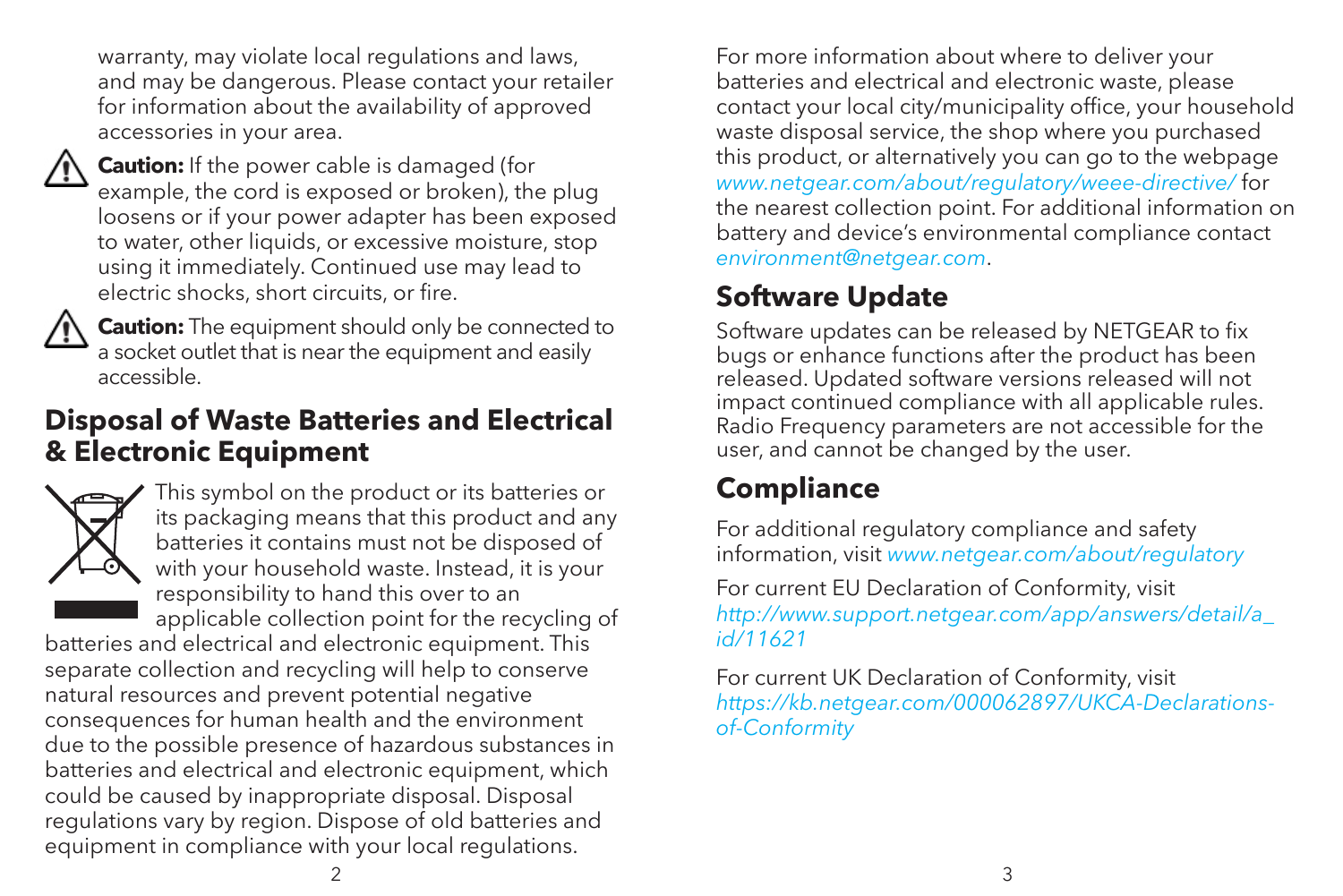# NETGEAR Informationen zu Gerätesicherheit und gesetzlichen Vorschriften

**Soweit gesetzlich zulässig, kann das Nichtbefolgen dieser Warnhinweise und/oder Anweisungen Schäden an Ihrem NETGEAR Produkt verursachen, die nicht von der von NETGEAR gewährten Garantie abgedeckt sind.**

#### **Konventionen**

Die Symbole weisen auf Folgendes hin:

 **Warnung: Eine Warnung bedeutet, dass der Benutzer bei Nichtbeachtung dieses Hinweises und falscher Verwendung schwere oder tödliche Verletzungen riskiert.**

 **Achtung: Achtung bedeutet, dass Sie bei Nichtbeachtung dieses Hinweises für Personenoder Sachschäden haftbar gemacht werden können.**

#### **Sicherheitshinweise**

 **Warnung:** Die PoE-Ausgangsstromkreise dieses Produkts dürfen nur an PoE-Netzwerke ohne Verbindung zur äußeren Anlage angeschlossen werden.



 $\mathbb R$  Mehrere Stromquellen: Trennen Sie das Gerät von allen Stromquellen, um das Risiko eines Stromschlags zu vermeiden.



 **Achtung:** Laststromkabel sind mit dreipoligen Steckern ausgestattet, um eine ordnungsgemäße Erdung sicherzustellen. Verwenden Sie keine Adapterstecker und entfernen Sie nicht den Erdungsstift von einem Kabel.





 **Achtung:** Verwenden Sie das Netzkabel nicht weiter, wenn es beschädigt ist (z. B. wenn das Kabel freiliegt oder Kabelbruch vorliegt), der Stecker locker ist oder das Netzteil mit Wasser, anderen Flüssigkeiten oder übermäßiger Feuchtigkeit in Kontakt gekommen ist. Jede weitere Verwendung kann zu Stromschlägen, Kurzschlüssen oder Bränden führen.



 **Achtung:** Das Zubehör sollte nur an eine Steckdose angeschlossen werden, die sich in der Nähe des Geräts befindet und leicht zugänglich ist.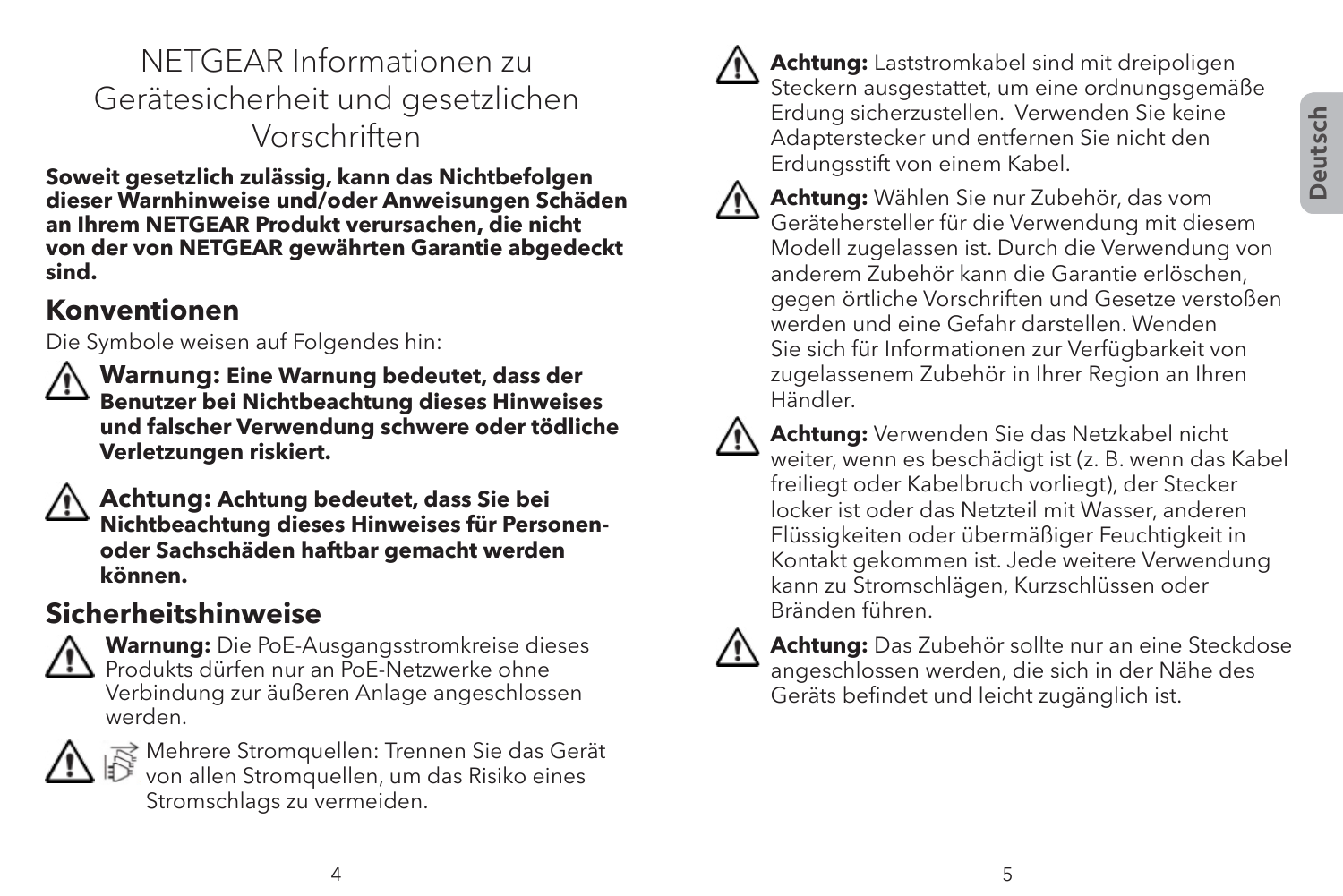#### **Entsorgung von Altbatterien sowie Elektro- und Elektronik-Altgeräten**



Dieses Symbol auf dem Produkt, dessen Batterien oder der Verpackung bedeutet, dass das Produkt und dessen Batterien nicht im Hausmüll entsorgt werden dürfen. Es liegt stattdessen in Ihrer Verantwortung, diese über eine geeignete Annahmestelle für die

Wiederverwertung von Batterien und Elektro- sowie Elektronikgeräten zu entsorgen. Die getrennte Sammlung und Wiederverwertung trägt zur Erhaltung der natürlichen Ressourcen bei und vermeidet mögliche, durch eine unsachgemäße Entsorgung verursachte negative Auswirkungen auf Gesundheit und Umwelt durch eventuell vorhandene umweltschädliche Substanzen in Batterien und Elektro- sowie Elektronikgeräten. Die Abfallbeseitigungsvorschriften unterscheiden sich je nach Region. Entsorgen Sie Altbatterien und Altgeräte unter Einhaltung der Vorschriften vor Ort.

Wenden Sie sich für weitere Informationen über die geeignete Annahmestelle für Altbatterien und Elektrosowie Elektronikaltgeräte vor Ort an Ihre Gemeinde- oder Stadtverwaltung, Ihren Müllentsorgungsbetrieb oder das Geschäft, in dem Sie dieses Produkt erworben haben. Alternativ können Sie sich auf der Website *www.netgear.com/about/regulatory/weee-directive/* über die nächstgelegene Annahmestelle informieren. Wenden Sie sich für weitere Informationen zur Umweltverträglichkeit der Batterien und der Geräte bitte an *environment@netgear.com*.

# **Software-Update**

NETGEAR kann nach der Produkteinführung Software-Updates zur Fehlerbehebung und Funktionserweiterung veröffentlichen. Aktualisierte und veröffentlichte Softwareversionen haben keinen Einfluss auf die ständige Einhaltung aller gültigen Regelungen. Die Parameter der Funkfrequenz sind dem Benutzer nicht zugänglich und können nicht von ihm geändert werden.

# **Vorschrifteneinhaltung**

Zusätzliche Informationen zur Einhaltung gesetzlicher Vorschriften und Sicherheit finden Sie unter *www.netgear.com/about/regulatory*.

Die aktuelle EU-Konformitätserklärung finden Sie unter *http://www.support.netgear.com/app/answers/detail/a\_ id/11621*.

Die aktuelle UK-Konformitätserklärung finden Sie unter: *https://kb.netgear.com/000062897/UKCA-Declarationsof-Conformity*.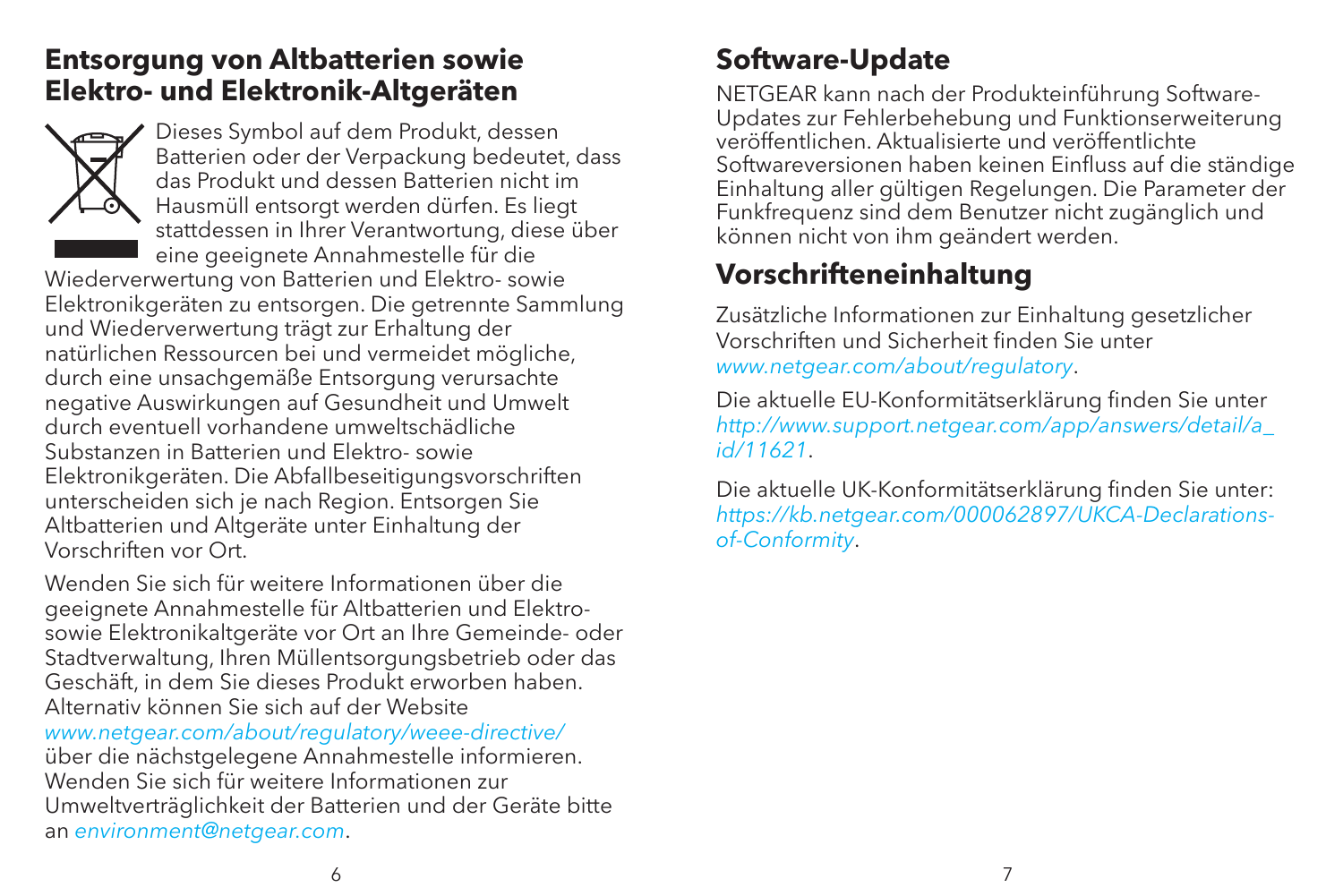# Información reglamentaria y de seguridad del dispositivo NETGEAR

**En la medida en que la ley aplicable lo permita, la omisión de estas advertencias e indicaciones podría provocar daños en su producto NETGEAR que no estarán cubiertos por la garantía de NETGEAR.**

#### **Convenciones**

Cada símbolo indica lo siguiente:



 **Advertencia: una advertencia indica que, si ignora esta indicación y la utiliza incorrectamente, existe la posibilidad de provocar la muerte o lesiones graves al usuario.**



 **Precaución: Precaución significa que, si ignora esta indicación y la utiliza incorrectamente, podría provocar lesiones o daños materiales.**

# **Declaraciones de seguridad**



 **Advertencia:** Los circuitos de salida de este producto con PoE deben conectarse únicamente a redes PoE sin enrutamiento a la planta exterior.



 $\approx$  Fuente de alimentación múltiple: Desconecte todas las fuentes de alimentación para evitar el riesgo de descarga eléctrica.



 **Precaución:** Los cables de alimentación periféricos están equipados con enchufes de tres clavijas para garantizar una conexión a tierra adecuada. No utilice enchufes adaptadores ni retire la clavija de conexión a tierra de un cable.

 **Precaución:** Elija solo accesorios aprobados por el fabricante del dispositivo para su utilización con este modelo. El uso de otro tipo de accesorios podría anular la garantía e infringir las normativas y leyes locales, además de resultar peligroso. Póngase en contacto con su distribuidor para obtener más información sobre la disponibilidad de accesorios aprobados en su región.



 **Precaución:** Si el cable de alimentación está dañado (por ejemplo, si los hilos están expuestos o rotos), el enchufe está flojo o el adaptador de alimentación ha entrado en contacto con agua, otros líquidos o humedad excesiva, deje de usarlo de inmediato. El uso continuado en estas condiciones podría provocar descargas eléctricas, cortocircuitos o un incendio.



 **Precaución:** El equipo solo debe conectarse a una toma de corriente que esté cerca del equipo y debe poder accederse a ella con facilidad.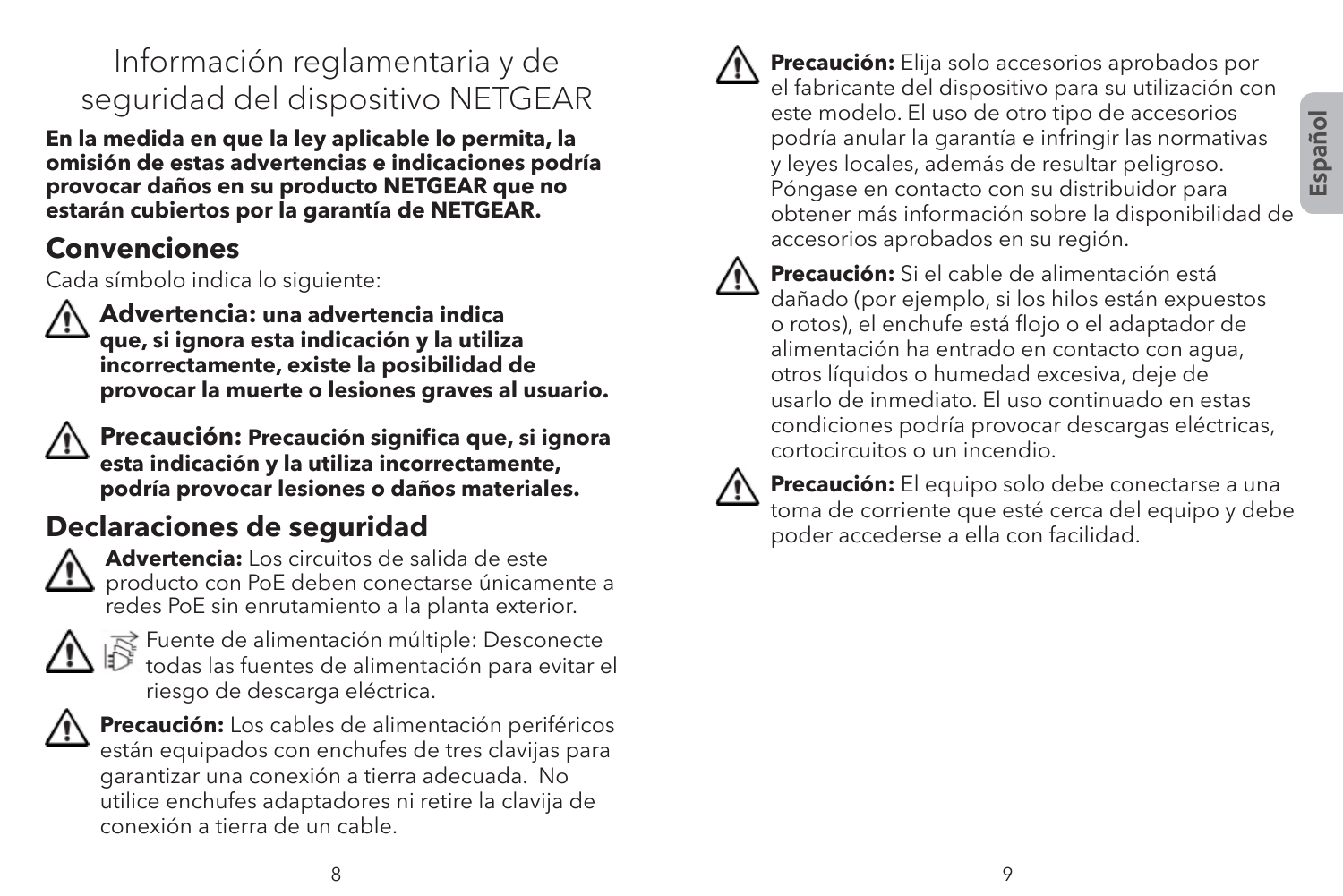#### **Eliminación de baterías usadas y equipos eléctricos y electrónicos**



Este símbolo en el producto, las baterías o el embalaje indica que ni el producto ni las baterías que contenga deben desecharse con los residuos domésticos. En lugar de eso, es su responsabilidad llevarlo a un punto de recogida para el reciclado de baterías y

equipos eléctricos y electrónicos. Esta recogida independiente y el reciclado ayudan a conservar los recursos naturales y evitar posibles consecuencias negativas para la salud humana y el medio ambiente, debido a la presencia potencial de sustancias peligrosas en las baterías y equipos eléctricos y electrónicos, derivada de una eliminación inadecuada. Las normativas de eliminación de residuos varían según la región. Deseche las baterías antiguas y el equipo como se indique en la normativa local.

Si desea obtener más información sobre dónde tirar la batería y los residuos eléctricos y electrónicos, póngase en contacto con su ayuntamiento/oficina municipal, el servicio de recogida de desechos domésticos, el establecimiento donde adquirió el producto. También puede consultar el sitio web

*www.netgear.com/about/regulatory/weee-directive/* para encontrar el punto de recogida más cercano. Si desea obtener información adicional sobre el cumplimiento de las normativas en materia de protección del medioambiente para las pilas y el dispositivo, escríbanos a *environment@netgear.com*.

# **Actualización de software**

NETGEAR puede publicar actualizaciones de software para corregir errores o mejorar funciones una vez lanzado el producto. Las versiones actualizadas del software que se publiquen no tendrán ningún efecto negativo sobre el cumplimiento continuado de todas las normas aplicables. El usuario no puede acceder a los parámetros de frecuencia de radio ni modificarlos.

# **Cumplimiento normativo**

Si desea obtener información adicional sobre el cumplimiento de normativas, visite *www.netgear.com/about/regulatory*

Para consultar la declaración de conformidad actual de la UE, visite *http://www.support.netgear.com/app/answers/ detail/a\_id/11621*

Para consultar la declaración de conformidad actual de la UE, visite: *https://kb.netgear.com/000062897/UKCA-Declarations-of-Conformity*.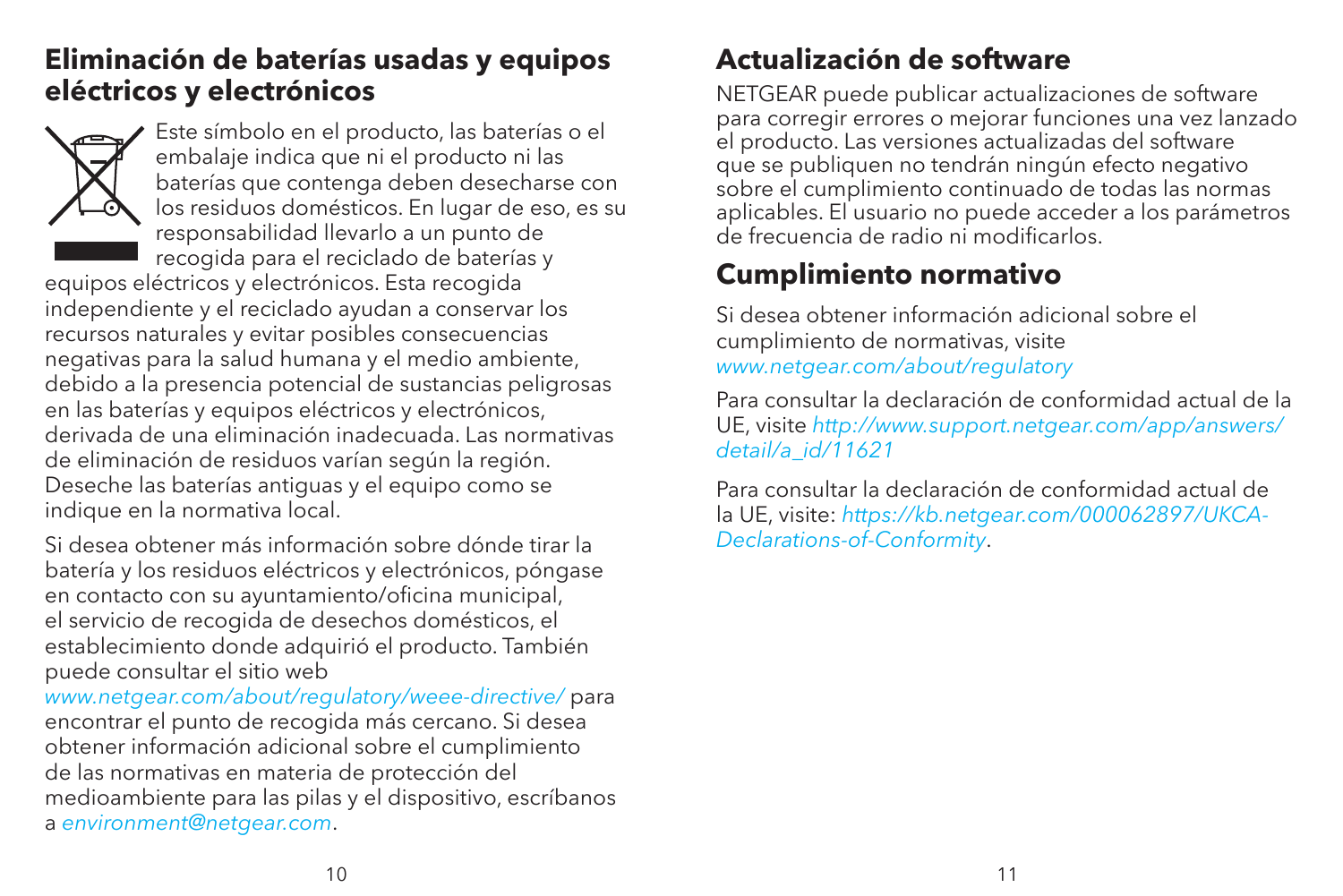# Consignes de sécurité et informations réglementaires de l'appareil NETGEAR

**Dans la mesure permise par les lois en vigueur, le non-respect de ces avertissements ou de ces recommandations peut endommager votre produit NETGEAR dans des conditions non couvertes par la garantie NETGEAR.**

#### **Conventions**

Chaque symbole a la signification suivante :



 **Avertissement : un avertissement indique que si vous ignorez cette indication ou en cas d'utilisation incorrecte, l'utilisateur court le risque de subir des blessures graves, voire mortelles.**



 **Attention : la mention « Attention » indique que si vous ignorez cette indication ou en cas d'utilisation incorrecte, vous pourriez être responsable de blessures corporelles ou de dommages matériels.**

# **Déclarations de sécurité**



 **Avertissement :** les circuits de sortie PoE de ce produit doivent être connectés uniquement à des réseaux PoE sans cheminement vers l'installation extérieure.



 $\approx$  Plusieurs sources d'alimentation : Déconnectez toutes les sources d'alimentation pour éviter tout risque de secousse.



 **Attention :** les câbles d'alimentation périphériques sont équipés de prises à trois broches afin d'assurer une bonne mise à la terre. N'utilisez pas d'adaptateurs pour prises et ne retirez pas la broche de terre d'un câble.



 **Attention :** choisissez uniquement des accessoires dont l'utilisation a été approuvée avec ce modèle par le fabricant de l'appareil. L'utilisation de tout autre type d'accessoires peut entraîner l'annulation de la garantie, une infraction aux lois et réglementations locales et un danger potentiel. Contactez votre revendeur pour plus d'informations sur la disponibilité des accessoires approuvés dans votre région.



 **Attention :** si le câble d'alimentation est endommagé (par exemple, si le cordon est exposé ou cassé), si la prise est débranchée ou si votre adaptateur subit une exposition à l'eau, à d'autres liquides ou à une humidité excessive, cessez immédiatement de l'utiliser. Poursuivre son utilisation risque d'entraîner des chocs électriques, des courts-circuits ou un incendie.



 **Attention :** l'équipement doit être branché uniquement à une prise de courant à proximité de lui et facilement accessible.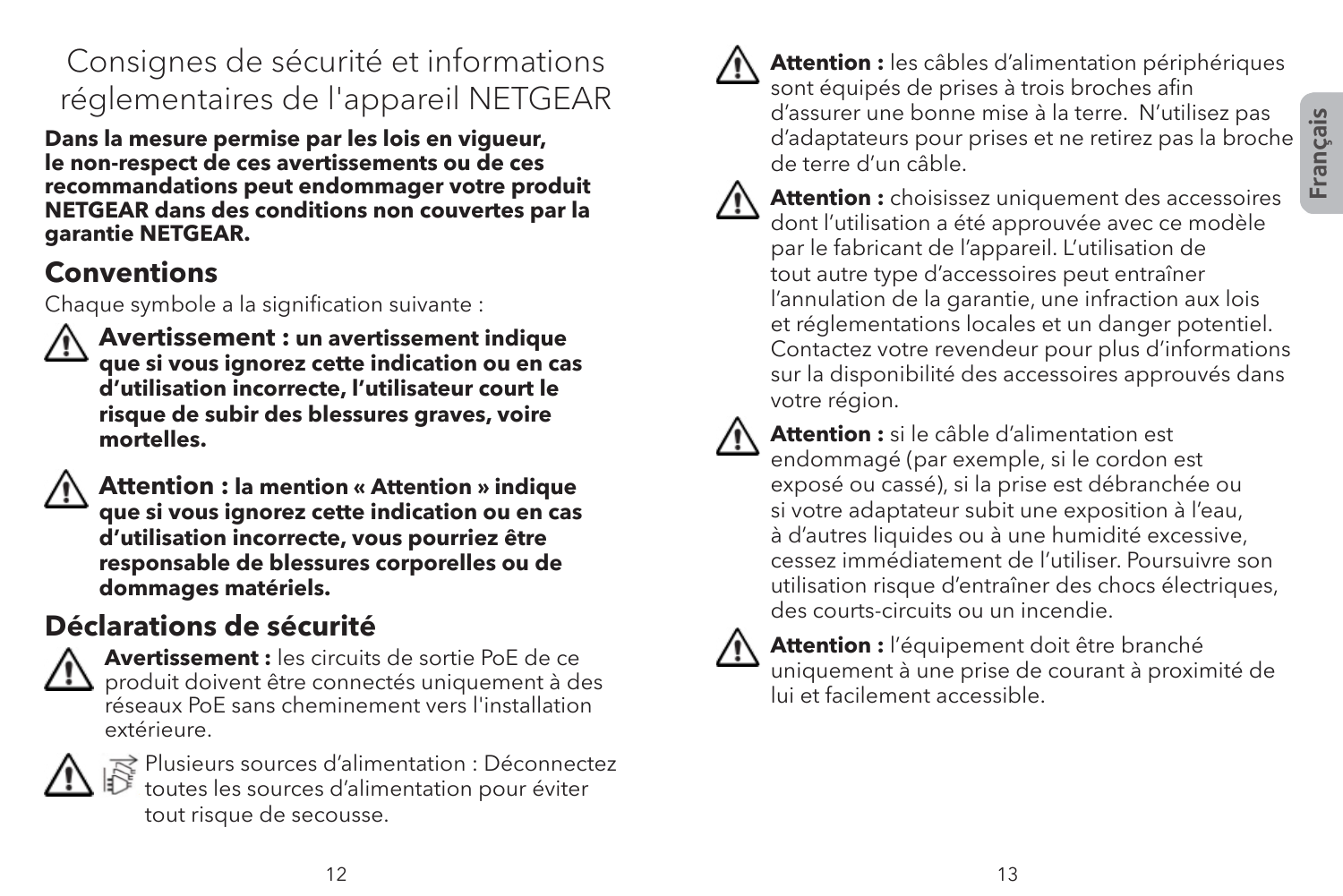#### **Elimination des piles et des équipements électriques et électroniques usagés**



Ce symbole sur le produit, ses piles ou son emballage signifie que ce produit et les piles qu'il contient ne doivent pas être jetés avec les déchets ménagers. Au lieu de cela, vous devez les déposer dans un point de collecte à des fins de recyclage des piles et de l'équipement

électrique et électronique. Cette collecte et ce recyclage distincts permettent de préserver les ressources naturelles et de prévenir les conséquences négatives potentielles pour la santé humaine et l'environnement dues à la présence potentielle de substances dangereuses dans les piles et l'équipement électrique et électronique, qui peut faire suite à une élimination incorrecte des produits. Les réglementations relatives à la mise au rebut des appareils varient selon la région. Mettez au rebut les piles et l'équipement usagés conformément aux réglementations locales.

Pour plus d'informations sur les points de collecte de vos piles et déchets électriques et électroniques, contactez votre ville/municipalité, votre centre de traitement des déchets ménagers ou le magasin où vous avez acheté ce produit. Vous pouvez également vous rendre sur la page Web pour *www.netgear.com/about/regulatory/ weee-directive/* pour découvrir le point de collecte le plus proche. Pour de plus amples informations sur la conformité environnementale de la pile et de l'appareil, contactez *environment@netgear.com*.

# **Mise à jour du logiciel**

NETGEAR est susceptible de publier des mises à jour logicielles pour corriger des bugs ou améliorer des fonctions après la commercialisation du produit. Les mises à jour logicielles publiées n'ont aucune incidence sur le maintien de la conformité à l'ensemble des réglementations en vigueur. Les paramètres de fréquence radio ne sont ni accessibles, ni modifiables par l'utilisateur.

# **Conformité**

Pour obtenir des informations supplémentaires relatives à la conformité légale et à la sécurité, consultez la page *https://www.netgear.com/fr/about/regulatory/*

Pour consulter la déclaration de conformité actuelle de l'Union européenne, consultez la page *http://support.netgear.com/app/answers/detail/a\_ id/11621/*

Pour consulter la déclaration de conformité actuelle du Royaume-Uni, consultez la page *https://kb.netgear.com/000062897/UKCA-Declarationsof-Conformity*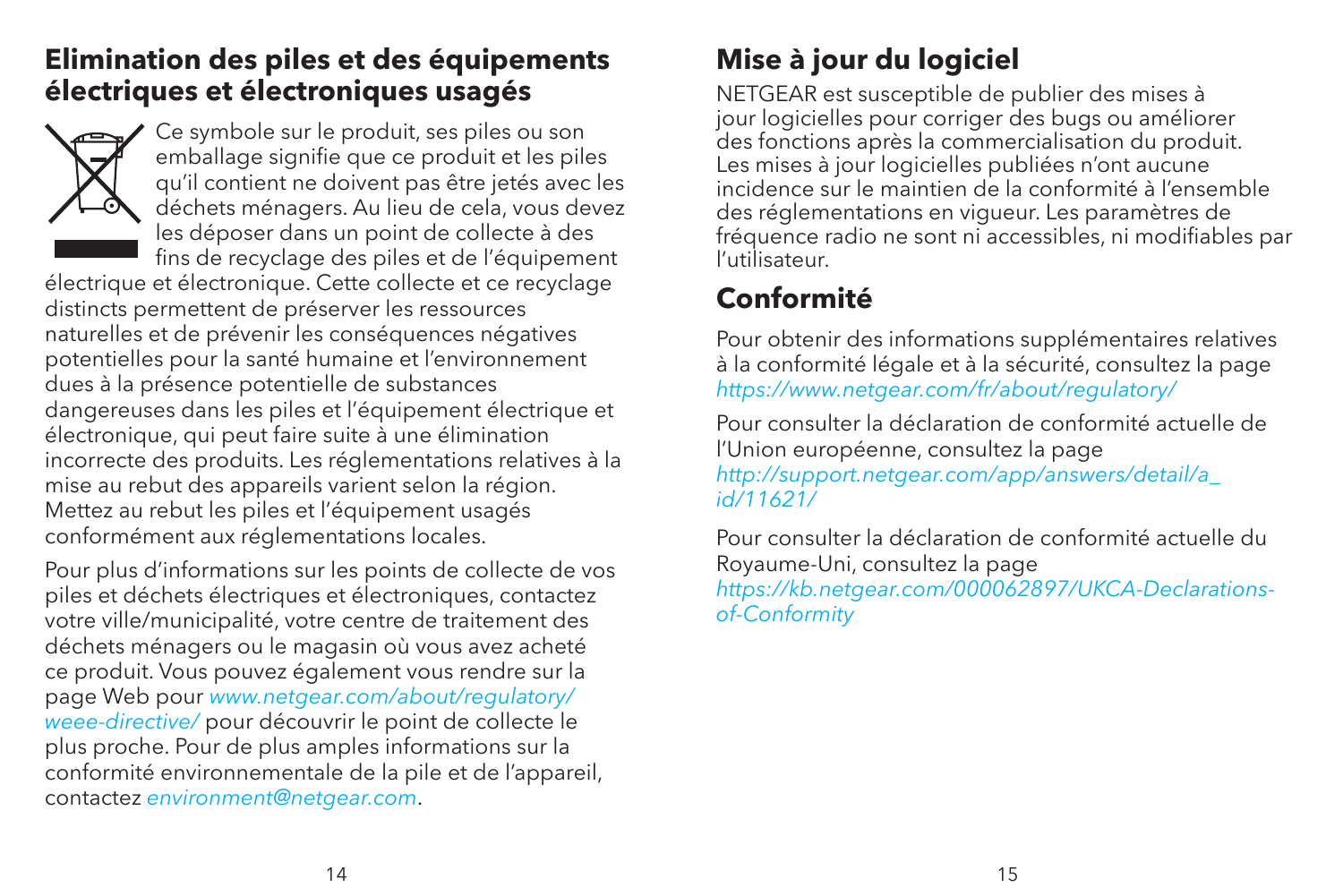Informazioni sulla conformità alle normative e sulla sicurezza dei dispositivi NETGEAR

**Nella massima misura consentita dalla legge applicabile, la mancata osservanza delle presenti avvertenze e/o istruzioni potrebbe provocare al prodotto NETGEAR danni non coperti dalla garanzia di NETGEAR.**

### **Convenzioni**

Significato dei simboli utilizzati:

 **Attenzione: ignorare un messaggio introdotto da "Attenzione", con conseguente utilizzo improprio del dispositivo, espone l'utente al rischio di morte o ferite gravi.**

 **Avviso: se l'utente ignora un messaggio introdotto da "Avviso" e utilizza conseguentemente il dispositivo in modo improprio, è responsabile dei potenziali danni a cui espone persone e cose.**

# **Dichiarazioni sulla sicurezza**



 **Attenzione:** i circuiti di uscita di questo prodotto  $\Box$  PoE devono essere collegati solo a reti PoE senza essere instradati all'impianto esterno.



 $\mathbb{R}^2$  Fonte di alimentazione multipla: scollegare tutte le fonti di alimentazione per evitare il rischio di scosse.



 **Avviso:** i cavi di alimentazione delle periferiche sono dotati di spine tripolari per garantire una corretta messa a terra. Non utilizzare spine adattatrici né rimuovere il polo di messa a terra da un cavo.



 **Avviso:** scegliere solo accessori approvati dal produttore del dispositivo per l'utilizzo con questo modello. L'uso di altri tipi di accessori può rendere nulla la garanzia, potrebbe violare le leggi e le normative locali e costituire un pericolo. Rivolgersi al proprio rivenditore per informazioni sulla disponibilità di accessori approvati nella propria area o regione.



 **Avviso:** se il cavo di alimentazione è danneggiato (ad esempio, se i fili sono rotti o esposti), se la spina si è allentata o se l'adattatore di alimentazione è entrato in contatto con acqua o altri liquidi o se è stato esposto a umidità eccessiva, sospenderne immediatamente l'utilizzo. Il suo utilizzo continuato potrebbe provocare scosse elettriche, cortocircuiti o incendi.



 **Avviso:** l'apparecchio deve essere collegato solo a una presa vicina all'apparecchio a facilmente accessibile.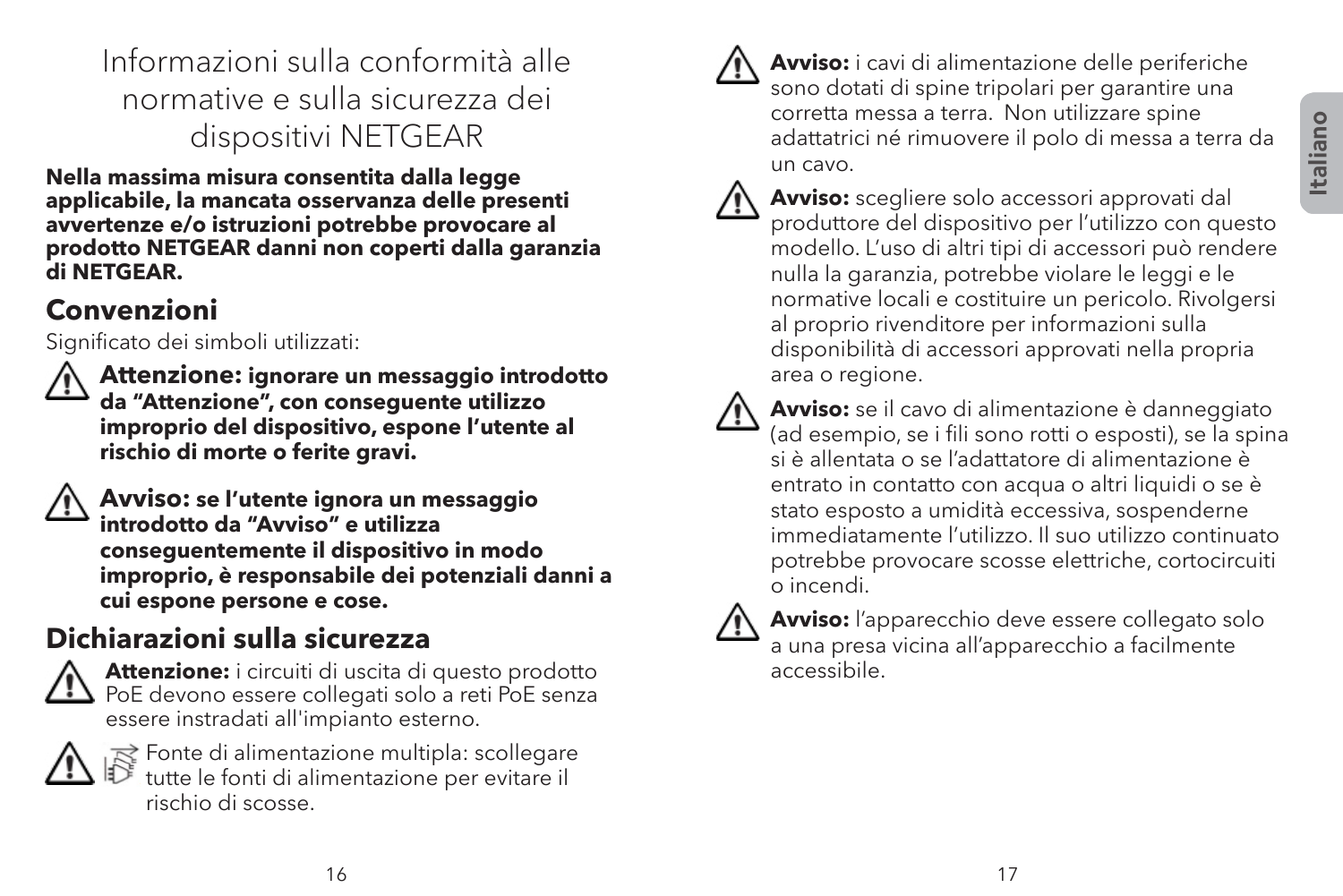#### **Smaltimento di apparecchiature elettroniche e batterie usate**



Questo simbolo sul prodotto o sulle batterie o relativi imballaggi indica che il prodotto e le eventuali batterie contenute non devono essere smaltiti insieme ai normali rifiuti domestici. È responsabilità dell'utente consegnare il prodotto presso un punto di

raccolta appropriato per il riciclaggio delle batterie e dei componenti elettronici. La raccolta differenziata e il riciclaggio aiutano a proteggere le risorse naturali e a prevenire potenziali conseguenze negative per la salute umana e dell'ambiente dovute alla possibile presenza di sostanze pericolose nelle batterie e nelle apparecchiature elettroniche, qualora non venga effettuato un corretto smaltimento di tali parti. Le normative vigenti in materia di smaltimento possono variare a seconda della regione. È opportuno quindi smaltire le apparecchiature elettroniche e le batterie usate in conformità alle disposizioni legislative locali.

Per ulteriori informazioni sui luoghi di raccolta di batterie e apparecchiature elettroniche usate, contattare l'ufficio o autorità competente nella propria città/municipio, l'azienda di smaltimento e gestione rifiuti domestici, il negozio in cui è stato acquistato il prodotto o, in alternativa, visitare la pagina Web

*www.netgear.com/about/regulatory/weee-directive/* per trovare il punto di raccolta più vicino. Per ulteriori informazioni sulla conformità ecosostenibile di batterie e dispositivi, contattare *environment@netgear.com*.

#### **Aggiornamento software**

Dopo l'uscita o rilascio di un prodotto, NETGEAR può rilasciare alcuni aggiornamenti software per correggere problemi o bug o per migliorare le funzioni del prodotto. Le versioni software aggiornate distribuite non hanno alcun effetto sulla conformità continuativa di tutte le leggi applicabili. I parametri relativi alle radiofrequenze non sono accessibili agli utenti e, pertanto, non possono essere modificati da essi.

# **Conformità**

Per informazioni aggiuntive sulla sicurezza e la conformità alle normative vigenti, visitare il sito Web *www.netgear.com/about/regulatory/*.

Per consultare la Dichiarazione di conformità UE vigente, visitare *http://www.support.netgear.com/app/answers/ detail/a\_id/11621*.

Per consultare la Dichiarazione di conformità vigente del Regno Unito, visitare *https://kb.netgear.com/000062897/ UKCA-Declarations-of-Conformity*.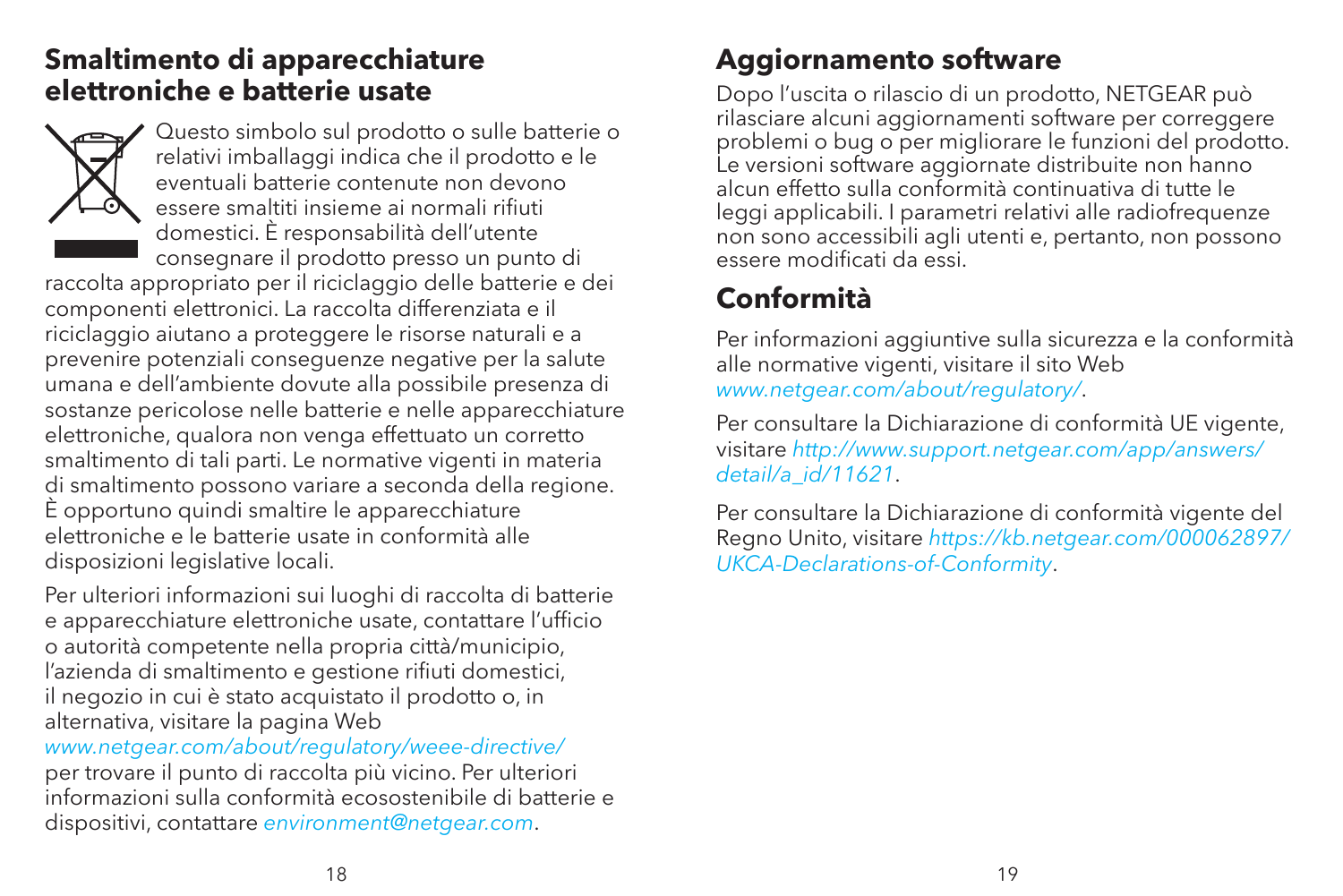# Segurança de dispositivo NETGEAR e informações regulamentares

**Dentro dos limites permitidos pela legislação aplicável, a não observância destes avisos e/ou indicações pode provocar danos ao seu produto NETGEAR, que não são abrangidos pela garantia da NETGEAR.**

#### **Convenções**

Cada símbolo indica o seguinte:



 **Aviso: o símbolo de aviso indica que, se ignorar esta indicação e a utilizar incorretamente, existe a possibilidade de morte ou ferimentos graves para o utilizador.**



 **Cuidado: o símbolo de cuidado indica que, se ignorar esta indicação e a utilizar incorretamente, poderá ser responsável por ferimentos em pessoas ou danos em propriedades.**

# **Declarações de segurança**



 **Aviso:** neste produto, os circuitos de saída PoE devem ser ligados apenas a redes PoE sem encaminhamento para a rede externa.



 $\approx$  Várias fontes de alimentação: desligue todas as fontes de alimentação para evitar o risco de choque.



 **Cuidado:** os cabos de alimentação periféricos estão equipados com fichas de três pinos para ajudar a garantir uma ligação à terra adequada. Não utilize fichas adaptadoras nem remova o pino da ligação à terra de um cabo.



 **Cuidado:** escolha apenas acessórios aprovados pelo fabricante do dispositivo para utilização com este modelo. A utilização de outros tipos de acessórios pode anular a garantia, violar regulamentos e leis locais, e pode ser perigoso. Contacte o seu vendedor para obter informações sobre a disponibilidade de acessórios aprovados na sua área.



 **Cuidado:** se o cabo de alimentação estiver danificado (por exemplo, o cabo estiver exposto ou partido), a ficha estiver solta ou se o transformador tiver sido exposto a água, outros líquidos ou humidade excessiva, pare de o utilizar imediatamente. Continuar a utilizá-lo nestas condições pode provocar choques elétricos, curtoscircuitos ou incêndios.



 **Cuidado:** o equipamento só deve ser ligado a uma tomada próxima do equipamento e de fácil acesso.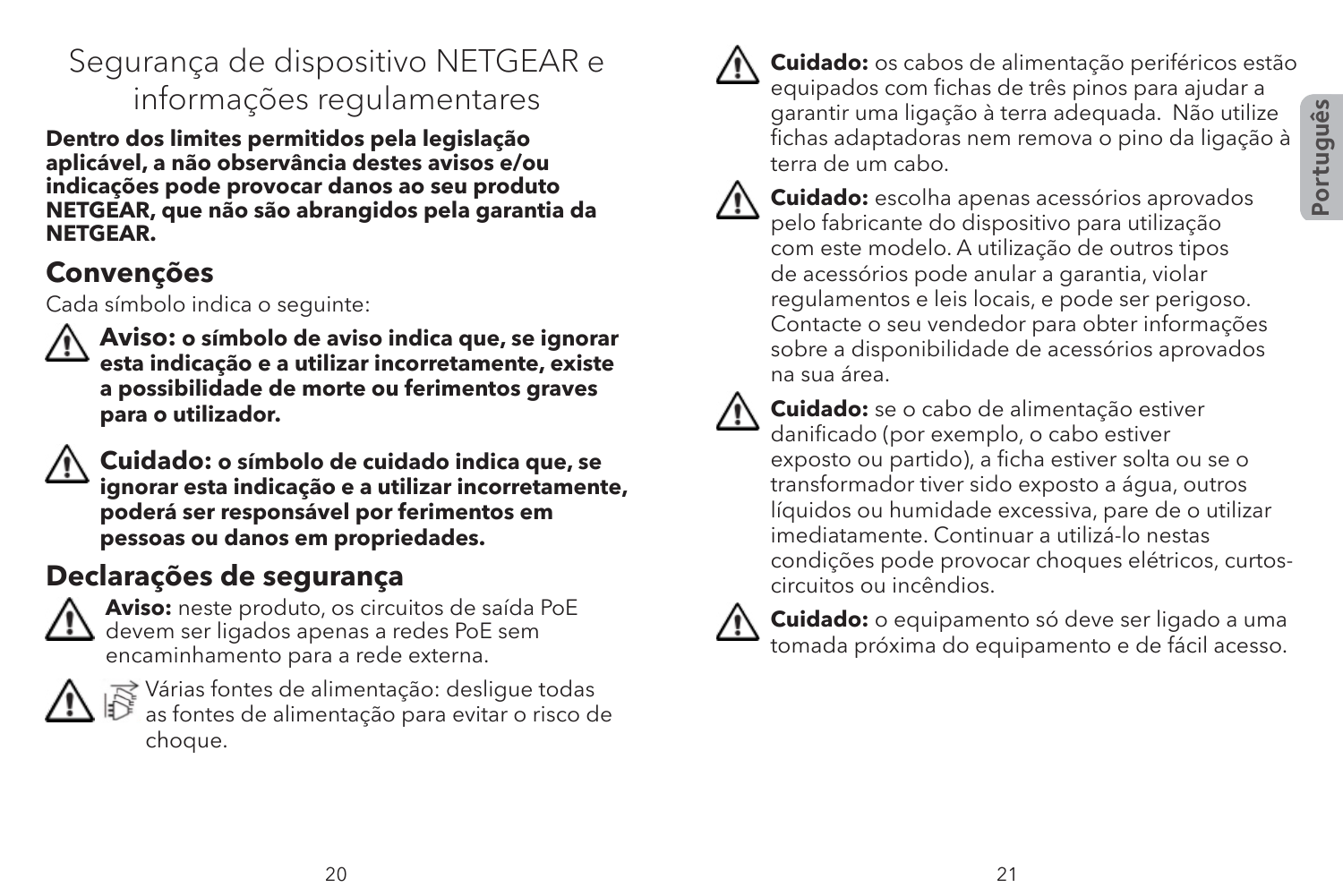#### **Eliminação de resíduos de baterias e equipamentos elétricos e eletrónicos**



Este símbolo no produto, nas respetivas baterias ou na respetiva embalagem significa que este produto e quaisquer baterias que este contenha não podem ser eliminadas com o lixo doméstico. Em vez disso, é da sua responsabilidade colocar estes itens num

ponto de recolha adequado para a reciclagem de baterias e equipamento elétrico e eletrónico. Esta recolha e reciclagem separada ajuda a preservar os recursos naturais e evita potenciais consequências nocivas para o ambiente e para a saúde pública devido à presença de substâncias perigosas em baterias e equipamentos elétricos e eletrónicos, que poderiam ser causadas pela eliminação inadequada. As regulamentações de eliminação variam de acordo com a região. Elimine as baterias e equipamentos usados em conformidade com a legislação local.

Para obter mais informações sobre onde entregar as suas baterias e resíduos elétricos e eletrónicos, contacte as autoridades da cidade/município local, o serviço de eliminação de lixo doméstico, a loja onde adquiriu este produto ou, em alternativa, aceda à página Web *www.netgear.com/about/regulatory/weee-directive/* para saber qual o ponto de recolha mais próximo. Para obter informações adicionais sobre a conformidade com a legislação ambiental da bateria e do dispositivo, contacte *environment@netgear.com*.

#### **Atualização de software**

Podem ser lançadas atualizações de software pela NETGEAR para corrigir erros ou melhorar funções após o produto ser lançado. As versões de software atualizadas que forem lançadas não terão impacto na continuidade da conformidade com todas as regras aplicáveis. O utilizador não pode aceder nem alterar os parâmetros de frequência de rádio.

# **Conformidade**

Para consultar informações adicionais sobre conformidade regulamentar e segurança, visite *www.netgear.com/about/regulatory/*

Para obter a Declaração de Conformidade da UE atualizada, visite *http://www.support.netgear.com/app/ answers/detail/a\_id/11621*

Para obter a Declaração de Conformidade do Reino Unido atualizada, visite *https://kb.netgear. com/000062897/UKCA-Declarations-of-Conformity*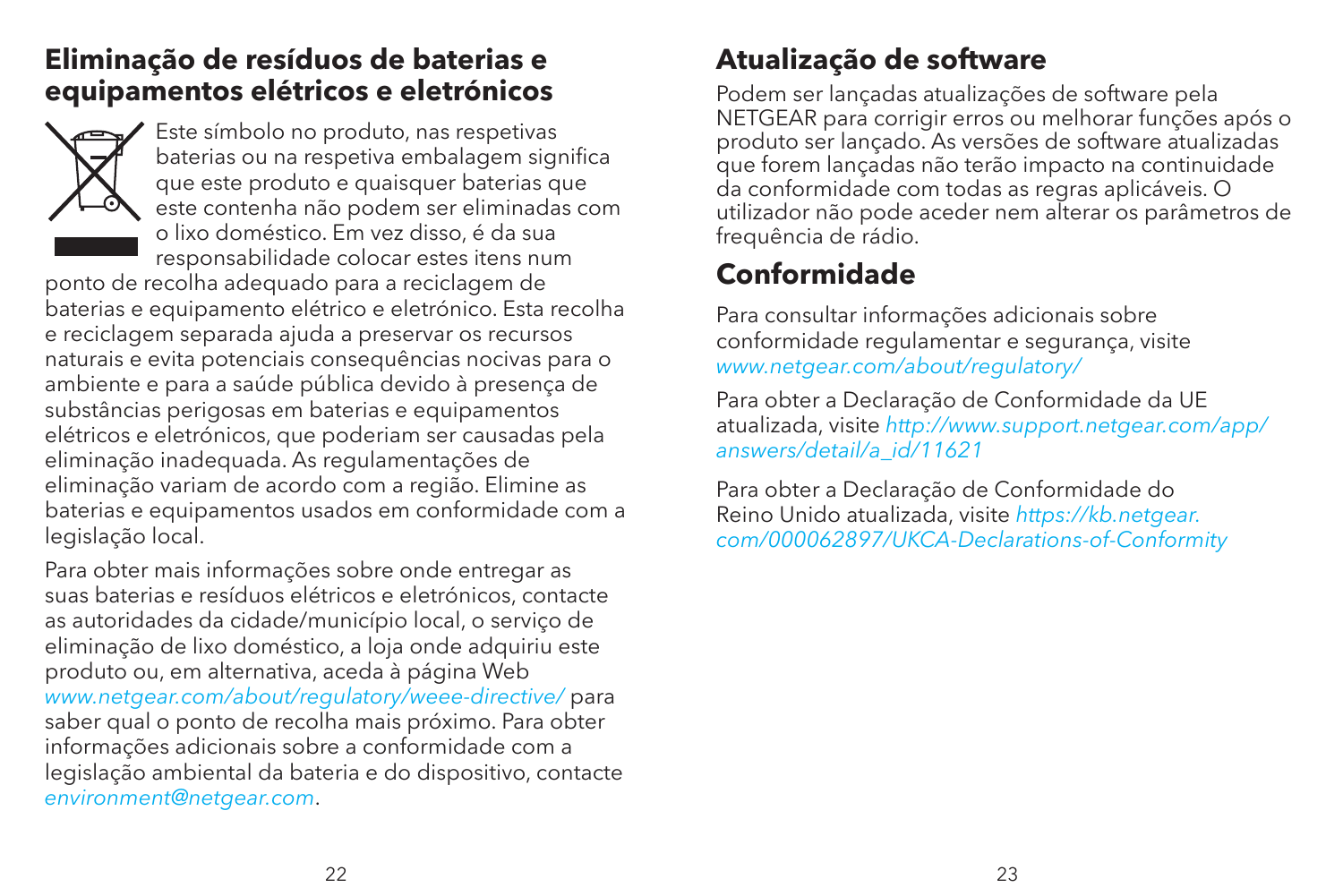#### NETGEARデバイスの安全性および 規制に関する情報

**これらの警告および指示に従わない場合、お使いの NETGEAR製品が損傷する原因になることがあります。 その場合、準拠法により認められる限りにおいて、 NETGEARの保証の対象外となります。**

各記号は以下の意味を示しています。

- **警告: この表示を無視して誤って使用した場合、ユ ーザーの死亡や重傷につながる恐れがあることを示 しています。**
- **注意: この表示を無視して誤って使用した場合、ユー ザーが人身の負傷や物損の責任を負う恐れがあるこ とを示しています。**

#### **安全に関する注意事項**

 **警告:** 本製品のPoE出力回路は、PoEネットワークの みに接続し、外部設備には配線しないでください。

- $\gtrsim$  複数の電源: 感電を防止するために、すべての雷 源を外してください。
- **注意:** 製品に電源コードや電源アダプターなどの複数 の付属品が同梱されている場合は、お住まいの地域 に適した付属品を使用し、その他のプラグ形状の異 なる付属品は破棄してください。また、付属品を物 理的に変更しないでください。

 **注意:** 本製品は、同梱されている付属品のみ使用す ることができます。他の付属品を使用した場合、保 証が無効になるだけでなく、お住いの地域の法令に 違反する場合や、危険が生じる場合があります。お 住いの地域で使用可能な付属品の入手情報について は、販売店にお問い合わせください。

- **警告:** 同梱の電源アダプター、電源コードを、AC100V 以外の電源電圧で使用しないでください。火災や感電 の原因となることがあります。
- **注意:** 各製品仕様で定められている温度、湿度(結露 しないこと)の範囲の場所でお使いください。また 放熱のために本体の周囲に十分な空間(最低5㎝)を 設けてください。また、いつでも電源アダプター、 電源コードのプラグが抜けるように、コンセントの 周りには物を置かないでください。
- **注意:** 湿気やほこりの多い場所、直射日光の当たる場 所、暖房器具に近い場所、揮発性可燃物やカーテン などの燃えやすい物に近い場所、水のかかる恐れの ある場所に、本製品を設置しないでください。火災 や感電、故障の原因となることがあります。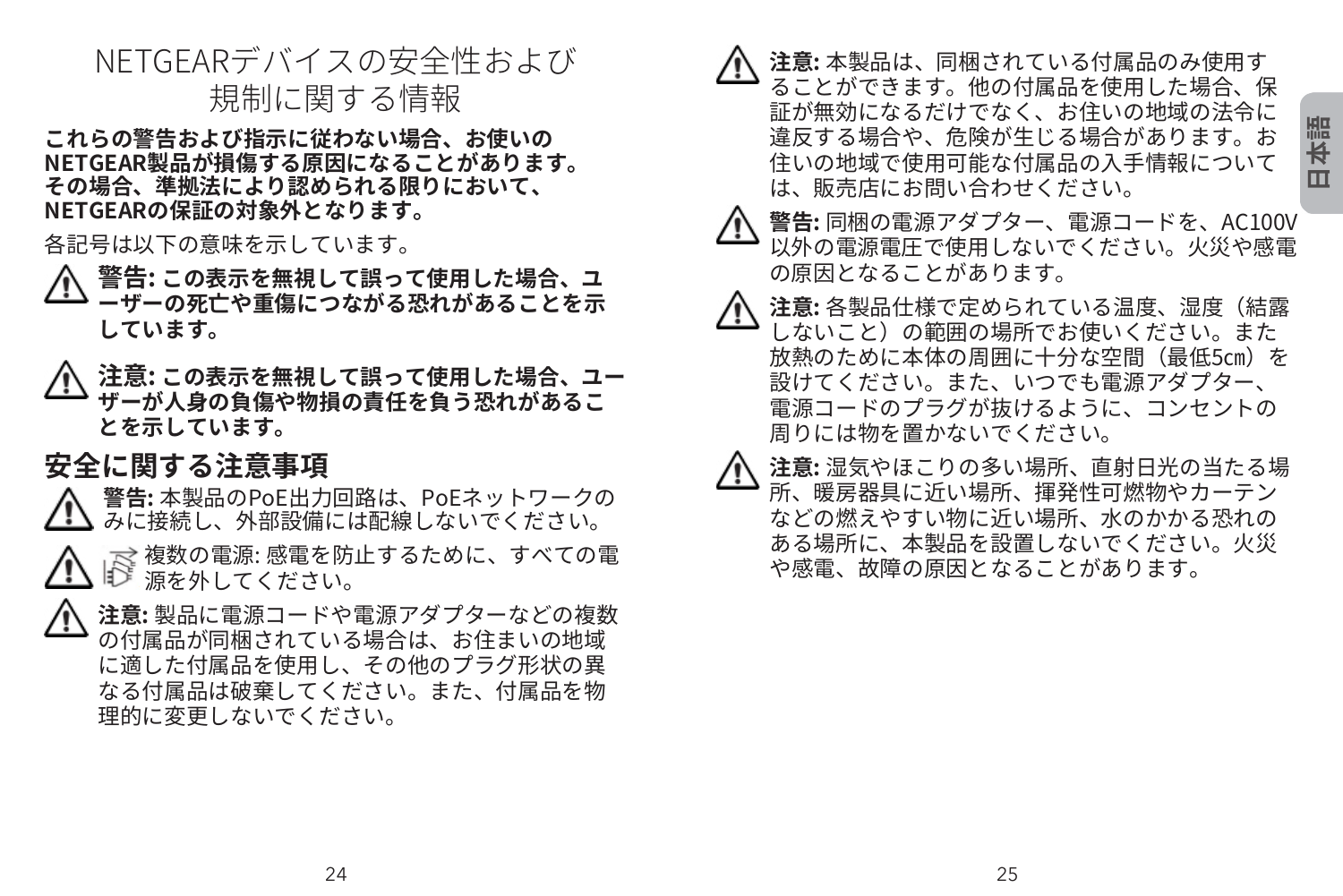## **使用済み電池および電気・電子機器の廃棄**



製品あるいはその電池またはそのパッケージに 記載されているこの記号は、本製品および本製 品に含まれる電池を、家庭ごみと一緒に廃棄し てはならないことを示しています。電池および 電気・電子機器のリサイクルの適切な回収場所 にこれを引き渡すことはユーザーの責任です。

この選別回収とリサイクルは、天然資源の保護に役立つと ともに、電池および電気・電子機器に有害物質が含まれて いる可能性があることから、不適切な廃棄によって発生す る可能性のある人体や環境への悪影響の防止に役立ちます。 廃棄に関する規制は、地域によって異なります。古い電池 および機器は、各地域の規制に従って廃棄してください。

電池および電気・電子廃棄物の引き渡し先については、お 近くの市町村役場、家庭ごみ処理施設、本製品を購入した 販売店に問い合わせください。もしくは、

<www.netgear.com/about/regulatory/weee-directive/>で 最寄りの回収場所を確認することもできます。電池および デバイスの環境規制への準拠の詳細については、 [environment@netgear.comま](http://environment@netgear.com)でお問い合わせください。

#### **ソフトウェアの更新**

NETGEARは、製品のリリース後に、バグを修正したり機 能を強化するために、ソフトウェア更新をリリースするこ とがあります。リリースされた更新ソフトウェアバージョ ンは、影響を受けることなく、引き続き適用されるすべて の規則に準拠します。無線周波数のパラメータについて は、ユーザーはアクセスできず、これを変更することはで きません。

#### **適合性**

その他の規制への準拠および安全性に関する情報について は、次のサイトをご覧ください。

www.jp.netgear.com/about/regulatory

最新のEU適合宣言については、次のサイトをご覧くださ い。http://www.support.netgear.com/app/answers/ detail/a\_id/11621

最新の英国適合宣言については、次のサイトをご覧く ださい。https://kb.netgear.com/000062897/UKCA-Declarations-of-Conformity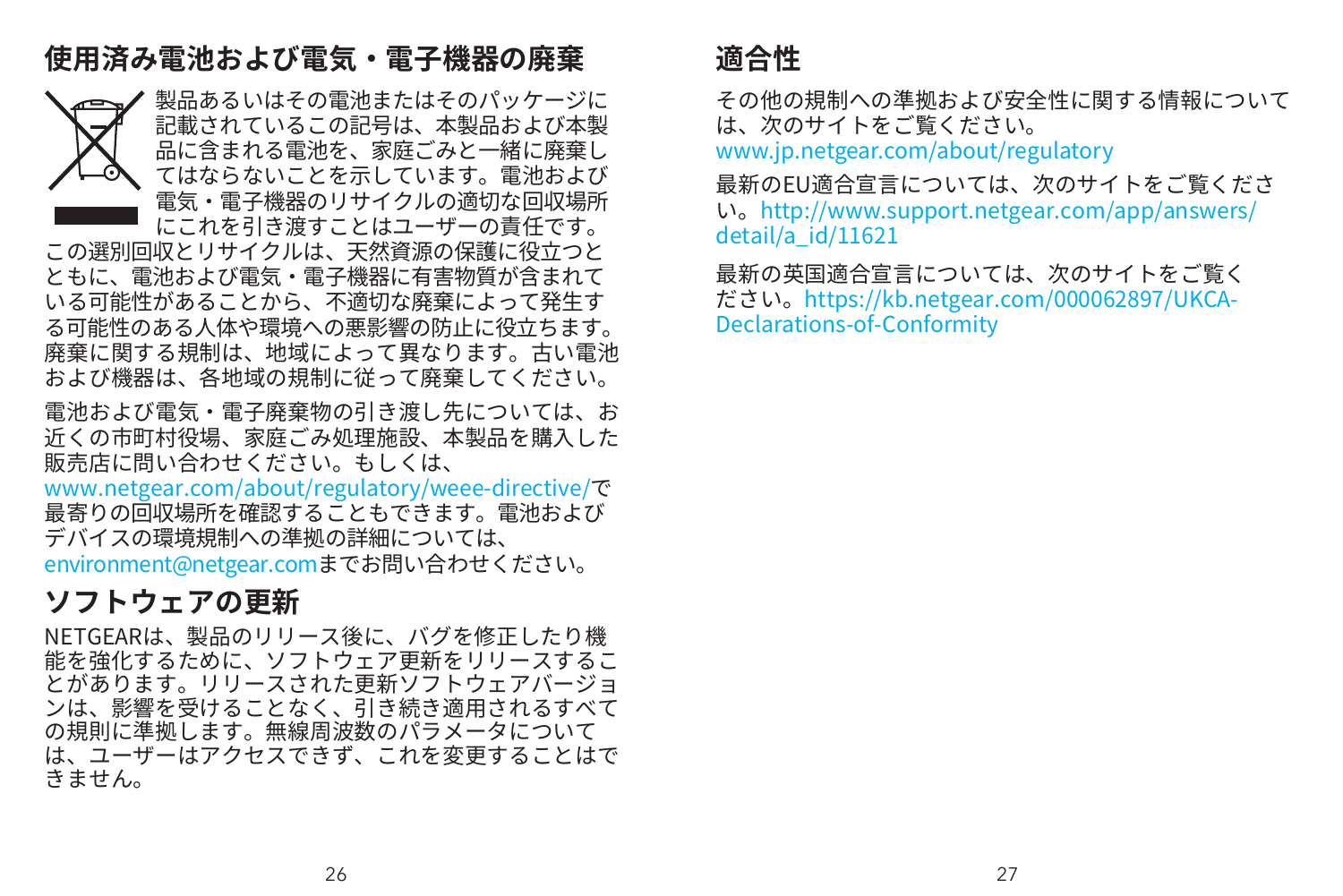# 简体中 **文**

## NETGEAR 设备安全须知和法规信息

**未遵守这些警告和/或说明可能导致您的 NETGEAR 产品损 坏,且在适用法律许可的范围内可能无法获得 NETGEAR 的保修。**

#### **约定**

每个符号代表的含义如下:

电、短路或火灾。

 **警告:"警告"表示,如果忽略此指示并错误使用,则 可能导致用户死亡或受到严重伤害。**

 **小心:"小心"表示,如果忽略此指示并错误使用, 则可能要对人员或财产造成的损害负责。**

#### **安全声明**



多个电源:断开所有电源以防止触电危险。



**小心:**外设电源线配有三脚插头,有助于佣保止佣接 地。 请勿使用适配器插头或拔下电缆上的接地插头。 **小心:**仅选择设备制造商批准用于此型号的配件。使 用任何其他类型的配件会可能导致保修失效、违反当 地法规和法律,并且可能带来危险。请联系您的经销 商,了解关于在您所在地区获取正规配件的信息。 **小心:**如果电源线损坏(例如,电源线裸露或断开)、 插头松动,或者电源适配器暴露在水、其他液体或过 多湿气中,请立即停止使用。继续使用可能会导致触



#### **废弃电池和电气、电子设备的处理**



产品、产品电池或产品包装上的此符号表示不得 将本产品及其包含的任何电池与您的生活垃圾 起处理。相反,您有责任将其移交给合适的回收 电池、电气和电子设备的收集点。这种分开收集 和回收的做法有助于保护自然资源,并防止因电 池、电气和电子设备处理不当而造成的有害物质

泄漏,从而避免对人类健康和环境造成潜在的负面后果。 处理规定因地区而有所不同。请按照当地法规处理旧电池和 设备。

有关将电池、电气和电子废弃物运送至何处的更多信息,请 联系当地的城市/市政办公室、家庭废弃物处理服务部门、 您购买本产品的店面,或者,您也可以访问网页 www.netgear.com/about/regulatory/weee-directive/ 查找最近的收集点。有关电池和设备环境合规性的更多信 息,请联系 environment@netgear.com。

#### **软件更新**

NETGEAR 会在产品发布后发布软件更新,以修复缺陷或增 强功能。发布的更新软件版本不会影响用户持续遵守所有适 用的规则。用户无法访问和更改射频参数。